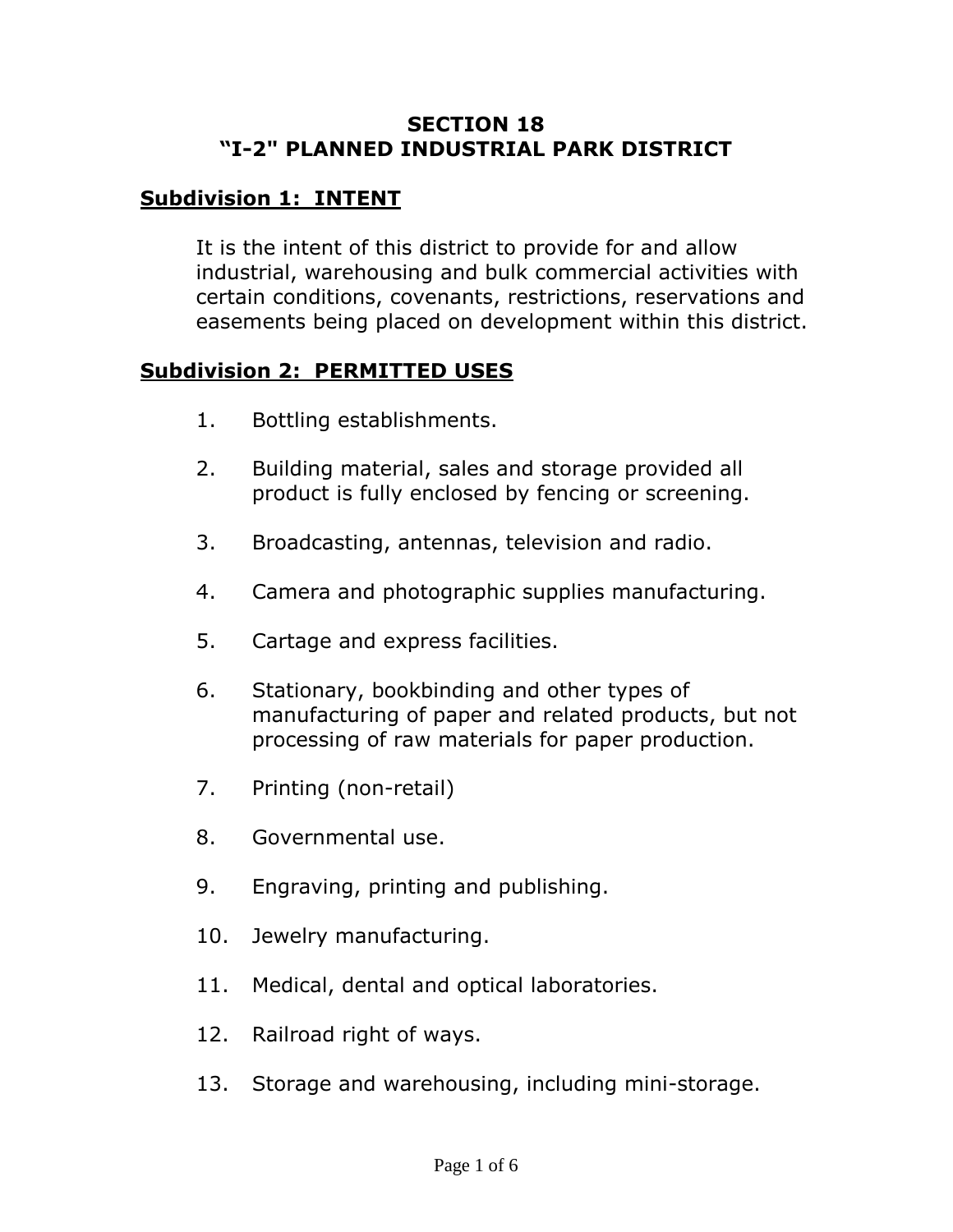- 14. Electrical service shops.
- 15. Adult Use Establishments with a minimum separation of 250 lineal feet from any other Adult Use Establishment and 1,000 lineal feet from any hotel, motel, nursing care home, housing for the elderly, day care facility, church, school, and any residentially zoned property. Adult Use Establishments shall only be allowed in I-2 Planned Industrial Park Districts.

### **Subdivision 3: PERMITTED ACCESSORY USES**

1. All permitted accessory uses in the "I-1" Industrial **District** 

### **Subdivision 4: CONDITIONAL USES**

- 1. Electric light or power generating stations.
- 2. Electronic products manufacture.
- 3. Meat or poultry processing plants.
- 4. Bulk gas storage.
- 5. Any manufacturing, production, processing, wholesale, retail, cleaning, storage, servicing, repair and testing of materials, goods or products providing no noxious or offensive trade or activity may be carried on, nor may anything be done thereon which may be or become an annoyance or a nuisance or constitute a hazardous or dangerous condition or activity to the City of Foley by reason of unsightliness or excessive emission of odors, dust, fumes, smoke, or noise, vibrations or otherwise.
- 6. Uses the City Council determines to be substantially similar to those listed in this zoning district and not detrimental to the City's general health and welfare.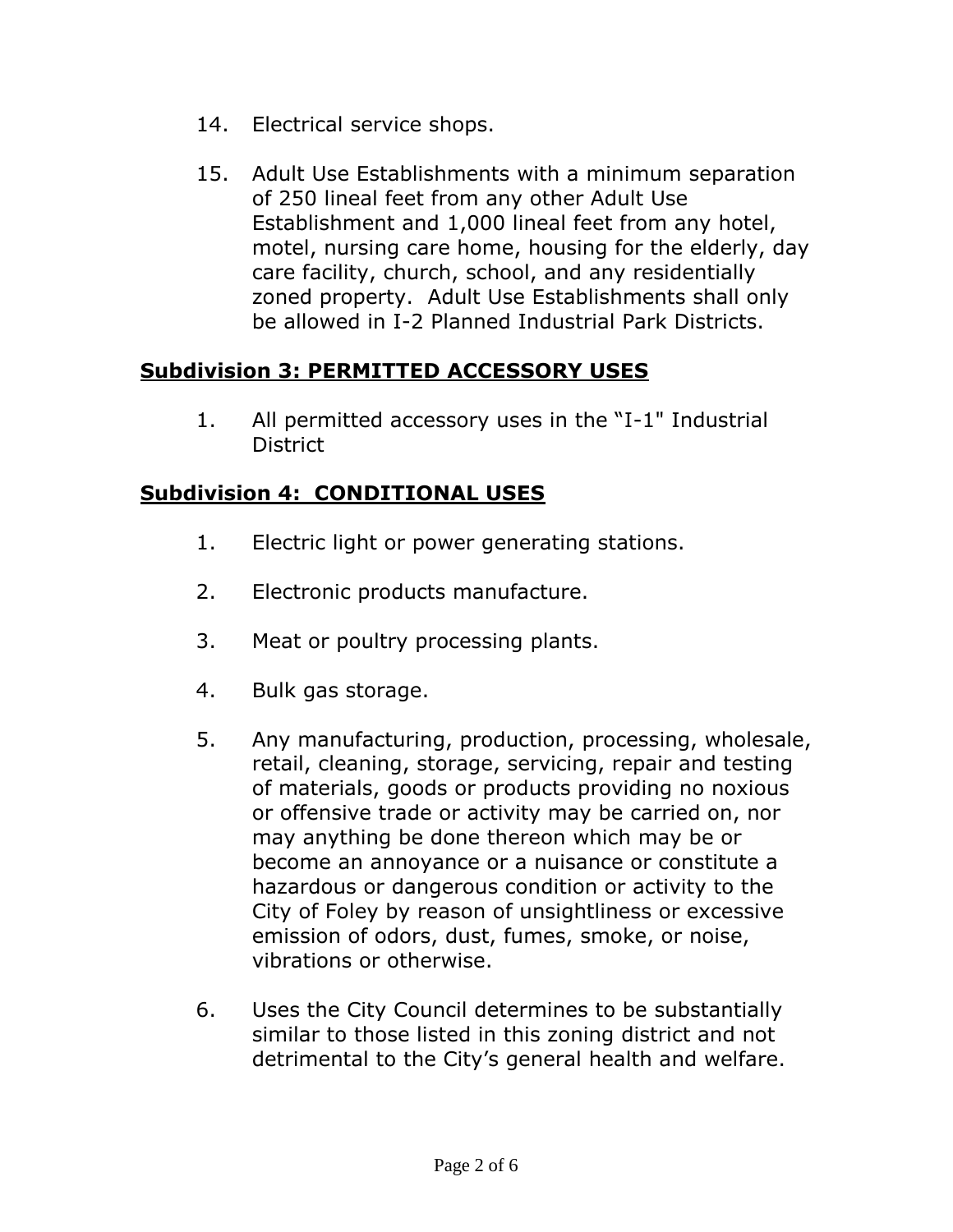# **Subdivision 5: LOT, YARD, AREA AND HEIGHT REQUIREMENTS**

- 1. Setbacks.
	- A. Front Yard Setback. The front yard setback must be at least thirty (30) feet.
	- B. Side Yard Setback. The side yard setback must be at least ten (10) feet, except that the side yard setback on corner lots must be at least twenty (20) feet.
	- C. Rear Yard Setback. The rear yard setback must be at least twenty (20) feet.
	- D. Setbacks from Residential Property, Churches and Schools. The setback from all residentially zoned property, churches and schools must be at least 40 feet. This setback area must be landscaped and may not be used for parking, loading or driveways.
- 2. Building Height. Commercial structures may not exceed fifty-five (55) feet in height.
- 3. Floor-area-ratio. The floor-area-ratio may not exceed .60, which means not more than 60% of the lot area may be used for floor areas of all buildings on the lot.
- 4. Exterior Finish. Steel and corrugated metal is permitted.

# **Subdivision 6: OPEN STORAGE**

1. Outdoor Storage and Open Sales Prohibited. Except as provided for in this Subdivision, outdoor storage and open sales are prohibited.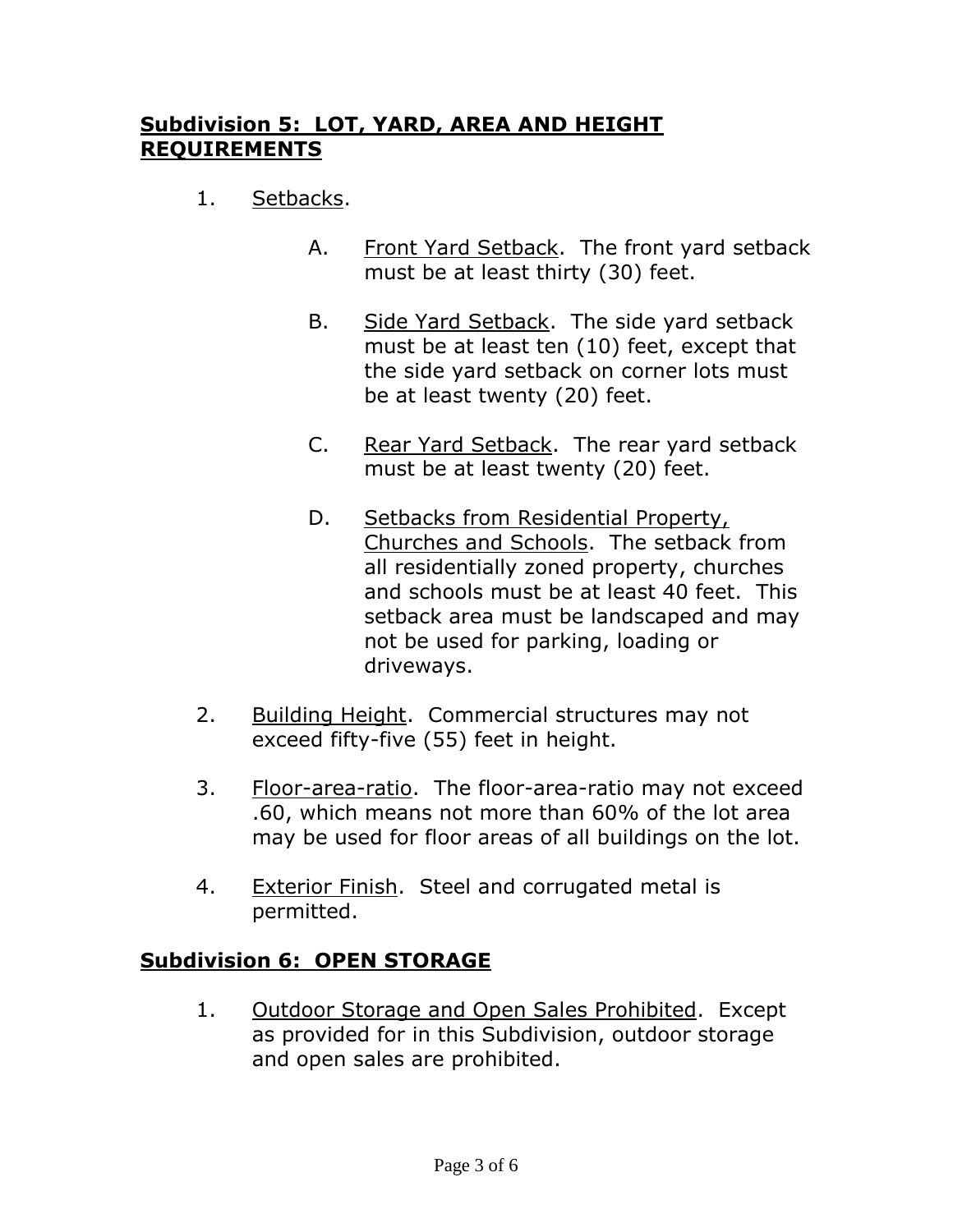- 2. Exception to Prohibition. The following may be permitted for outdoor storage after review and approval by the City as provided for in this Subdivision:
	- A. Currently licensed vehicles used by the business for transport or manufactured or serviced by the business (not including junked vehicles);
	- B. Heavy machinery mounted on wheels; and
	- C. Movable finished products mounted on wheels.
- 3. Review and Approval Required for Exception to Apply. The above exempt outdoor storage will only be permitted if approved by the City Council after review and recommendation by the Planning Commission. In any case, the area used for such storage must be screened from view from outside the premises by a fence of a minimum height of six (6) feet, with the maximum height to be determined by the City. Under no circumstances will open or outside storage be allowed within the setback areas.

# **Subdivision 7: SITE PLAN - CERTIFICATE OF SURVEY**

Prior to the issuance of a building permit for any building within an I-2 District a site plan for the property must be approved by the City Council after review and recommendation by the Planning Commission. The site plan must contain at a minimum the following:

- 1. The current and proposed use of the property;
- 2. All structures and their dimensions and location;
- 3. Location of waste facilities including measures used for enclosure and screening (See Section 5 Subd. 3);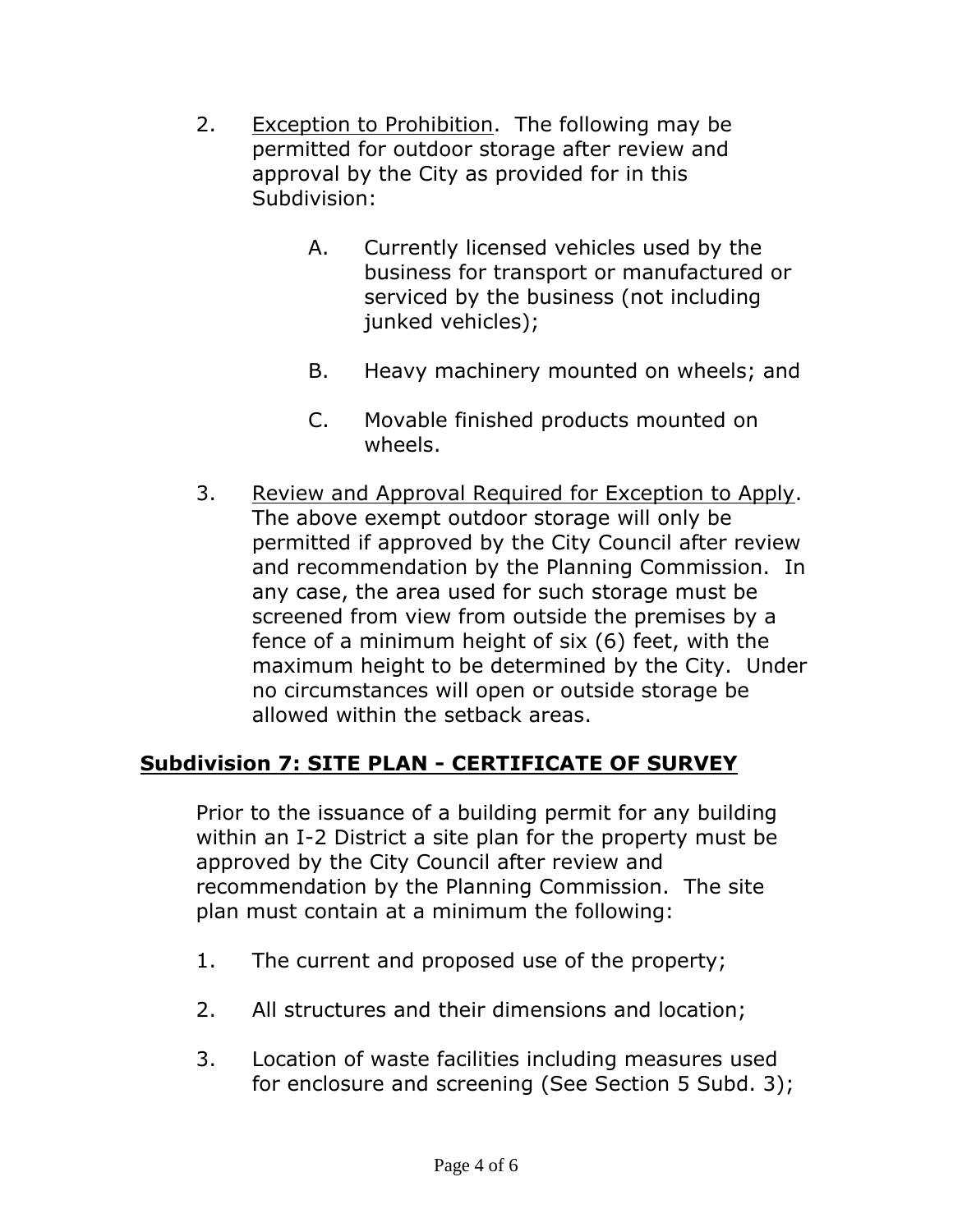- 4. Location of the water supply and utilities;
- 5. Elevations and drainage facilities (including storm sewers and ponds);
- 6. Streets and ingress and egress;
- 7. Parking (including typical size and locations of handicap spaces) and loading areas (See Section 7);
- 8. Landscaping (including features and types of materials to be used) (See Section 5 Subd. 3);
- 9. Screening and fences (including types and heights of fencing) (See Section 6);
- 10. Lighting locations and types of fixtures (See Section 5 Subd. 6)
- 11. Location and size of signs (See Section 8);
- 12. Distances to surrounding buildings and surrounding land uses;
- 13. Certificate of Survey; and
- 14. Any other information deemed necessary by the Zoning Administrator or Planning Commission.

As part of the site plan review and approval the Planning Commission may recommend and the City Council may, on the recommendation of the Planning Commission or on its own, require that changes be made to a site plan. Such changes may

include, without limitation, limiting the size and number of street accesses, requiring fencing or screening, requiring changes to the landscape plan, requiring alterations of the location and types of lighting and signage, altering parking lot design and layout, altering building layout, and other alterations and adjustments to ensure a design which is in